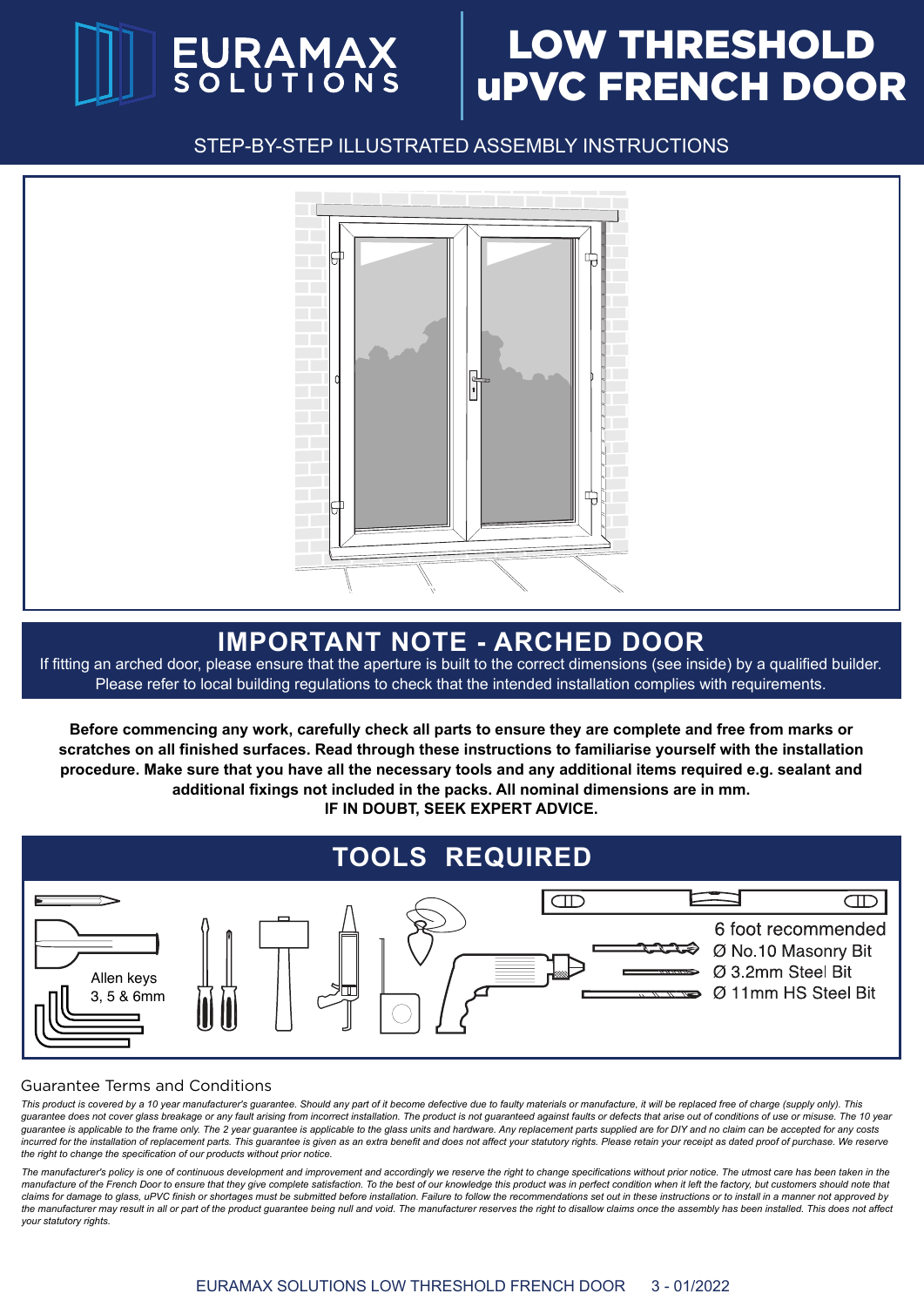## *Low Threshold uPVC French Door* **DOOR ASSEMBLY**

| ltem        | <b>Description</b>                                 | Qty            |                            |                                                                                 |
|-------------|----------------------------------------------------|----------------|----------------------------|---------------------------------------------------------------------------------|
| 1           | # VENTED HEAD                                      |                |                            |                                                                                 |
| 2           | <b>FRAME</b>                                       |                |                            |                                                                                 |
| 3           | LOCKING DOOR with hinges and lock                  | 1              | PACK <sub>1</sub><br>10    |                                                                                 |
| 4           | SLAVE DOOR with hinges and thumb lock 1            |                | 11 12                      |                                                                                 |
| 5           | *COMPRESSION WEDGE                                 | 2              |                            |                                                                                 |
| 6           | *COVER for compression wedge                       | 2              |                            |                                                                                 |
| as follows: | For convenience the fittings are supplied in packs |                |                            |                                                                                 |
|             | Pack 1 contains                                    | Qty            | PACK <sub>2</sub>          |                                                                                 |
|             | HANDLE (Items 10, 12)                              | 1 pair         |                            |                                                                                 |
|             | LOCK OPERATING BAR (Item 11)                       | 1              |                            |                                                                                 |
| A           | LOCK CYLINDER RETAINING SCREW                      | 1              |                            |                                                                                 |
|             | LOCK CYLINDER (Item 13) with keys                  | 1              |                            |                                                                                 |
| B           | <b>HANDLE FIXING SCREW</b>                         | $\overline{c}$ |                            |                                                                                 |
|             | Pack 2 contains                                    | Qty            |                            |                                                                                 |
|             | SILL END CAP (Items 4,7)                           | 1 pair         | 55mm                       |                                                                                 |
|             | *COMPRESSION WEDGE (Items 8, 9)                    | 2              | element                    |                                                                                 |
|             | SCREW, 55mm element                                | 3              | screw                      |                                                                                 |
| С           | SCREW, 4.3 x 25mm                                  | 8              | <b>PACKS 3 &amp; 4</b>     |                                                                                 |
| D           | SCREW, 4.3 x 30mm                                  | 12             | outer<br>vent              |                                                                                 |
| Ε           | SCREW, 4.3 x 40mm                                  | 4              | cover                      |                                                                                 |
| F           | FLAT PACKER, 2mm thick, black                      | 8              | inner                      |                                                                                 |
| G           | FLAT PACKER, 3mm thick, white                      | 8              | vent control               |                                                                                 |
| 1A          | # END CAP for vented head, left hand               | 1              |                            |                                                                                 |
| 1B          | # END CAP for vented head, right hand              | - 1            |                            |                                                                                 |
|             | # Pack 3 and 4 each contain                        | Qty            |                            |                                                                                 |
|             | <b>INNER VENT CONTROL</b>                          |                |                            |                                                                                 |
|             | <b>OUTER VENT COVER</b>                            |                |                            |                                                                                 |
| н           | SCREW, outer vent cover                            | 3              |                            |                                                                                 |
| J           | SCREW, inner vent control                          | 3              | Note:                      | The 4 foot (1200mm) French Door is supplied with the doors fitted to the frame. |
| Κ           | <b>SCREW COVER CAP</b>                             | 3              |                            | * Foiled French Doors are not supplied with compression wedges but are factory  |
|             | # Not included for an Arched French Door           |                | fitted with a third hinge. |                                                                                 |

To ensure that the door operates smoothly it is vital that the frame is installed correctly. The frame MUST be fitted plumb and square. Check with a spirit level of adequate length, by measuring the frame corner to corner diagonally to achieve an equal measurement, or by using a square. It is also recommended that the door is checked for bowing by using a long straight edge.

The doors always open outwards. Two people may be required to lift the frame into place.

#### **1 PREPARING THE OPENING**

#### **It is important that a suitable lintel is fitted above the opening.**

Cut brickwork with a 230mm diameter angle grinder (available from hire shops) and remove bricks using a cold chisel and hammer.

Alternative brick aperture sizes for the French Door are shown.

Note: The height of a vented head (1) is 44mm. # A vented head is NOT available for an arched door.

Fit a damp-proof membrane along the bottom of the aperture.

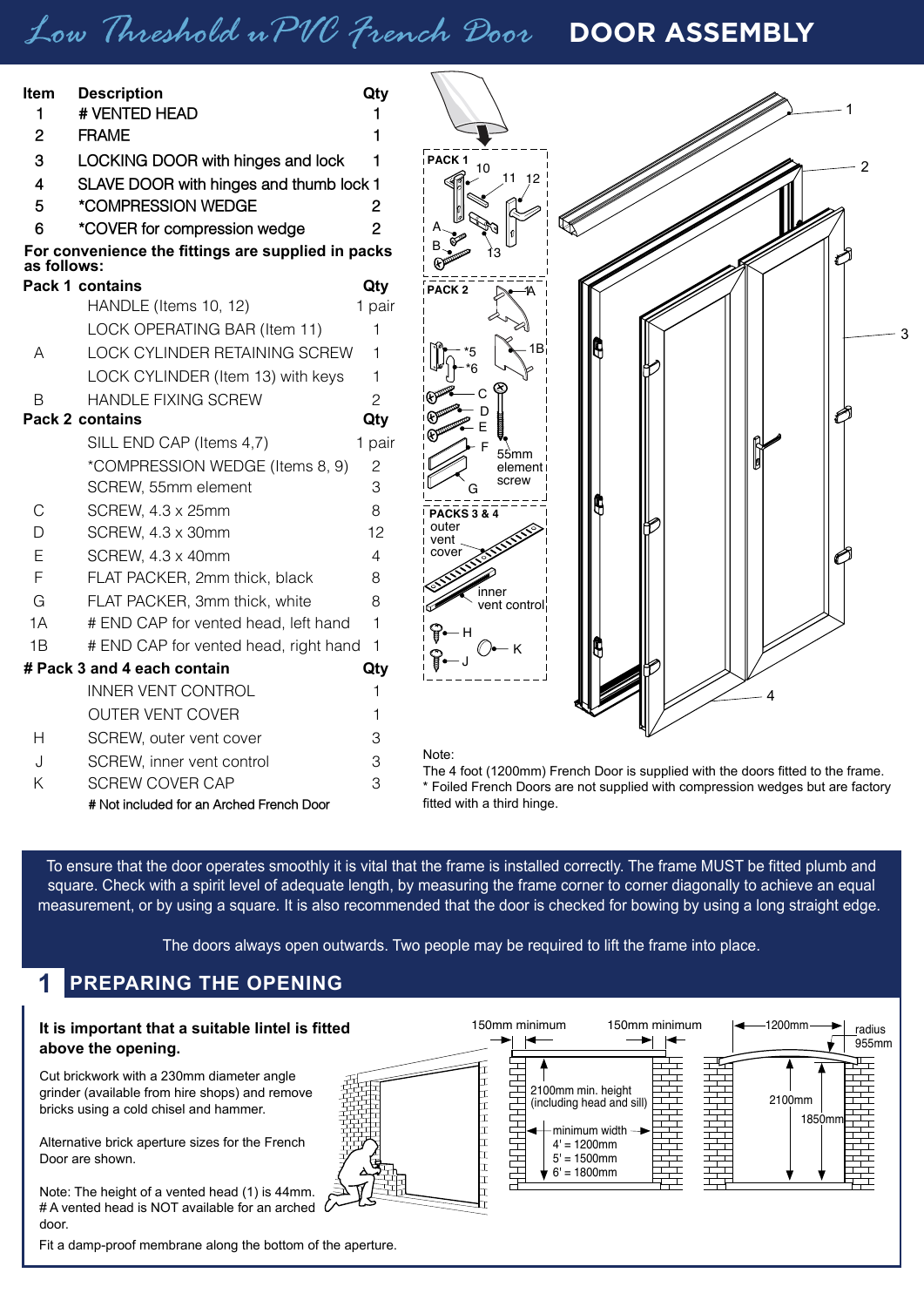#### **ASSEMBLING THE uPVC FRAME 2**

Remove the doors (if fitted) from the frame. Lay out the frame, vented head  $(1)$  and doors  $(3, 6)$  on an area of flat ground with a soft surface or on a dust sheet to avoid damage to the components, ensuring that the hinge pins on the frame point upwards, away from the sill.

Fit the compression wedges (8) to each door at the two pre- drilled holes in line with the top and bottom hinges using two 4.3 x 25mm screws (C), taking care not to snap the two components apart.

Note: Foiled French Doors are not supplied with compression wedges, but are factory fitted with a third hinge.

**DO NOT FASTEN TO THE OUTER FRAME AT THIS STAGE.**

#### **APPLYING THE SEALANT 3**

Before fitting the vented head (1), position the outer vent covers to the outside of the head over the predrilled slots and fix with the smaller self-tapping screws (H).

Apply a bead of a suitable grade of silicone sealant along the inner raised edges on the top rail if the frame and position the head onto the frame.

Measure a distance of approximately 50mm from each end of the head and mark with a pencil. Drill through the head and the frame with a 3.2mm drill at the marked positions and fix with three 55mm element screws.

Apply a bead of silicone sealant to each end of the vented head (just the length of the end cap), then push the end caps (1A, 1B) into place so that the locating pegs fit tightly into the the head.

### **4 INSTALLING THE uPVC FRAME**

Push the frame firmly into the aperture.

On the left and right jambs of the frame, measure approximately 150 mm downwards from the top and approximately 150 mm upwards from the bottom of the frame and mark with a pencil. Mark two further points, equally spaced between the top and bottom ones, on each jamb.

Drill through the frame at these marks with a steel bit (size to suit the fixings being used to fit the frame to the wall), then drill into the wall with a suitable masonry drill bit.

Insert the required flat packers (F, G) between frame and wall.

Fix the frame using suitable fittings (not supplied) applicable to the type of wall construction, applying a bead of silicone under each screw head before tightening.

It is recommended that the frame is also secured to the brickwork through the head and the sill to prevent any movement when the door is used.

Two equally spaced holes should be drilled either side of the thumb-lock keeps (top and bottom), and suitable fixings inserted.

Apply a bead of silicone under each screw head before tightening. When tightened, cover each screw head with silicone sealant to prevent water ingress.







**The doors always open outwards. Two people may be required to lift the frame into place.**

C

8

pre-drilled holes in door

3 6



**FIXING PACK 1**



**The majority of operating problems occur because the frame is not plumb and square. Check by using a spirit level and by measuring the diagonals.**



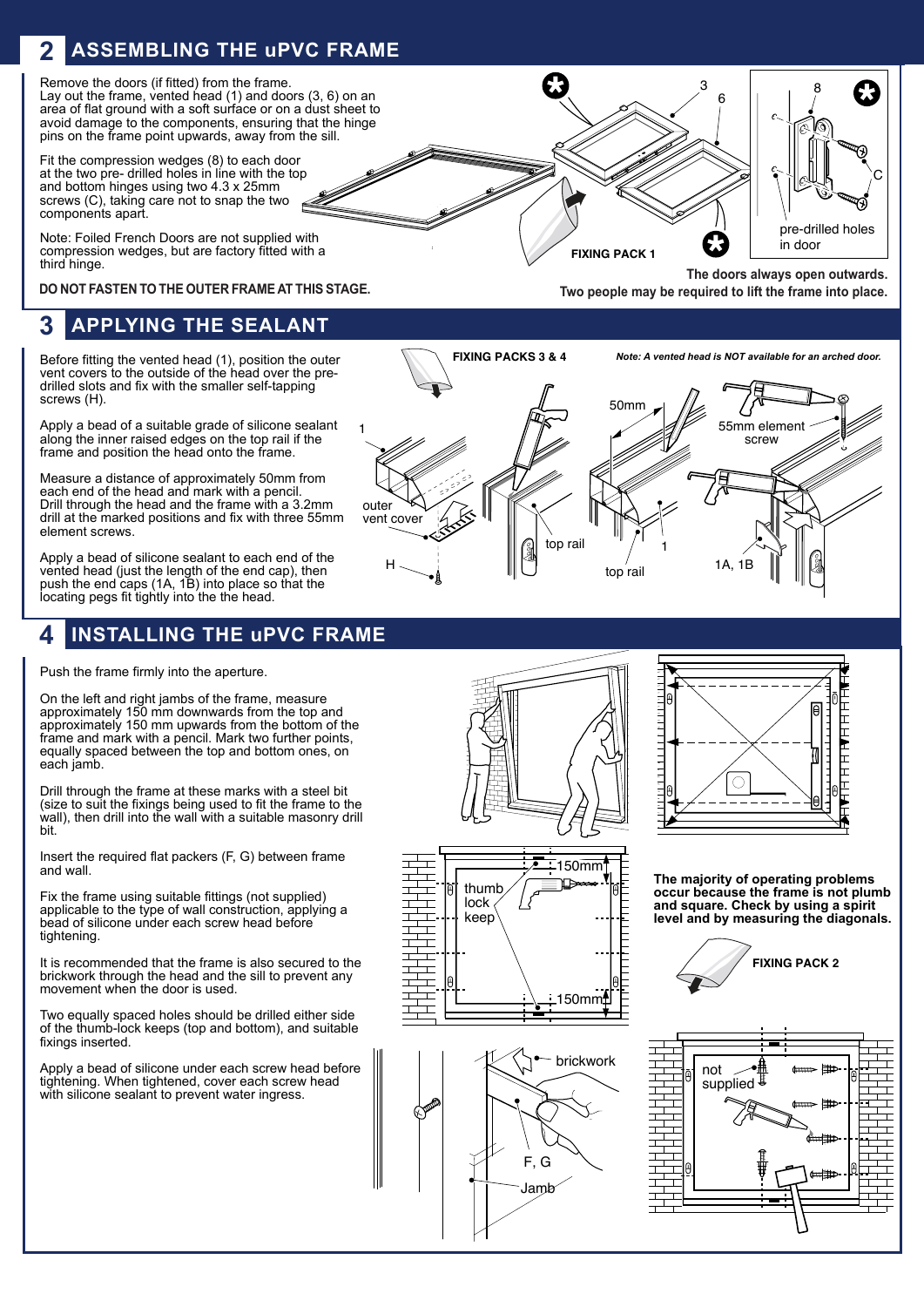## **5 GAP FILLING AND VENT CONTROL**

Fill gaps between masonry and the frame; if the gaps are too wide a proprietary expanded P.U. filler or foam rod may be used, prior to finishing with a suitable grade of silicone sealant.

Fix the inner vent controls to the inside of the frame using the larger self-tapping screws (J) and screw cover caps (K) provided.

The vent controls may be fitted facing either upwards or downwards, depending on personal preference.

#### **6 INSTALLING THE SLAVE DOOR**

Lift the slave door (6) into position and lower it onto the hinge pins.

Check that the door closes squarely to the frame and that the thumb locks on the mid rail engage in the plates at the top and bottom of the frame.

Adjust the hinges to ensure that the door is level with the outer frame when closed and that it operates correctly (see stage 10).





#### **7 INSTALLING THE LOCKING DOOR**

It is recommended that the door furniture is fitted before lifting the locking door (3) into position. Insert the key in the lock cylinder (13) and turn it so that the lever lines up with the barrel, then locate through lock aperture in the door frame.

Fix in place with the M5 x 35mm countersunk head screw (A) provided.

Insert the square profile lock operating bar (11) into the upper square hole in the lock. Position the handles (10, 12) onto the door frame and secure to the door with the screws (B) provided.

Test the lock operation while the door is open.

#### **8 FITTING THE LOCKING DOOR**

Lift the locking door (3) into position and lower it onto the hinge pins.

Check that the door closes squarely to the frame and that the lock operates correctly.

Do not force the doors to close together, but carefully adjust the hinges as in Step 10.





#### **9 DOOR ALIGNMENT CHECK**

Minor misalignment of the doors can be rectified by adjusting the hinges.

#### **If the doors do not line up squarely with each other, the lock will not operate correctly.**

Access to the hinge adjusters is gained by removing the plugs and making the relevant adjustment with the 5mm or 6mm Allen keys.

Replace the plugs when satisfied with the adjustment.





**FIXING PACK 1**

10 INSIDE B 11<br> $\bullet$ 

A

**OUTSIDE** D  $\overline{c}$ 13 12 b  $\Theta$ 

J